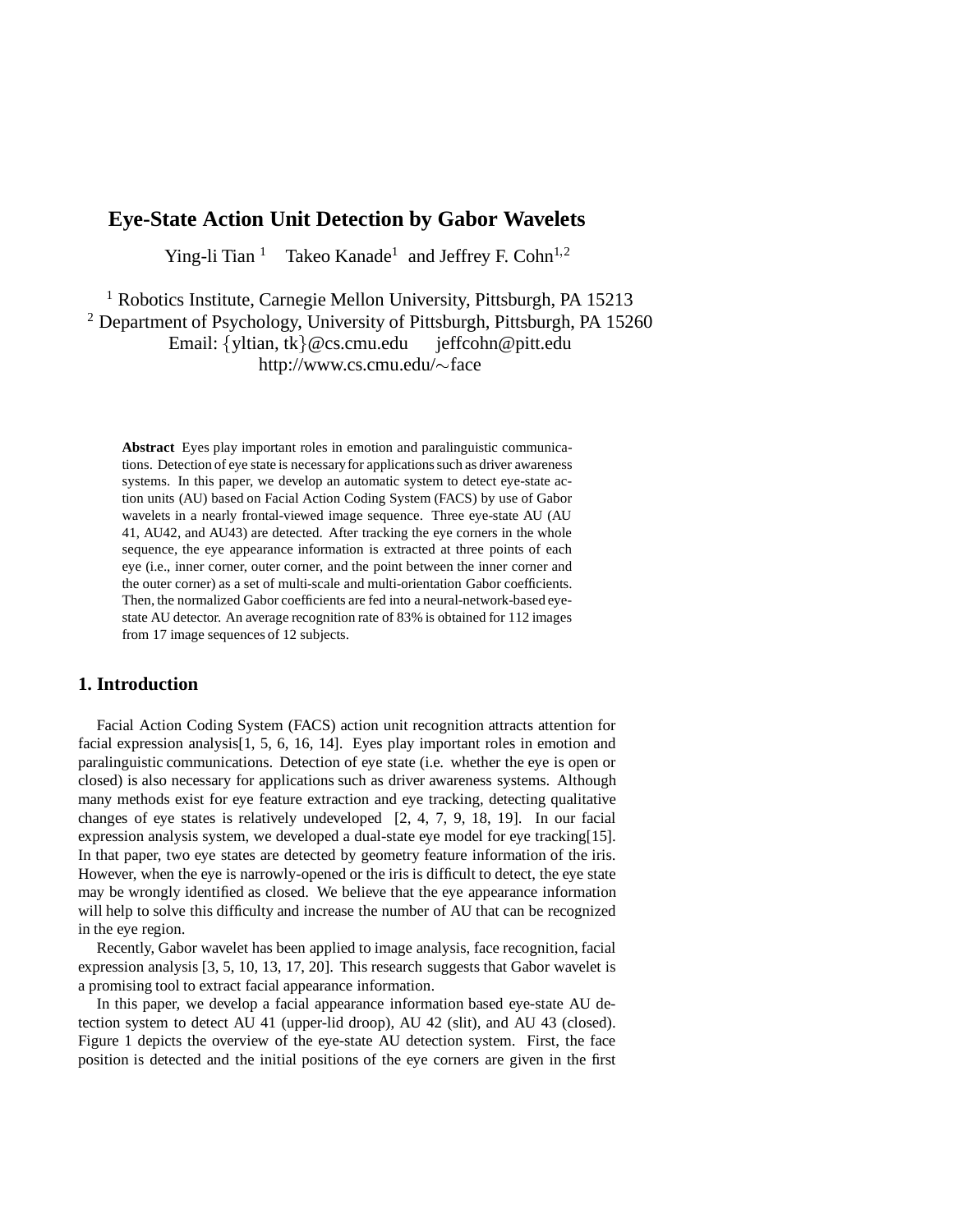frame of the nearly frontal face image sequence. The eye corners then are tracked in the image sequence. Next, a set of multi-scale and multi-orientation Gabor coefficients of three eye points are calculated for each eye. Finally, the normalized Gabor coefficients are fed into a neural-network-based detector to classify three states of the eye.



**Fig. 1. Eye state detection system.**

### **2. Eye-State AUs**

In FACS, there are nine eye-state AUs i.e. AU5, AU6, AU7, AU41, AU42, AU43, AU44, AU45, and AU46. We recognized AU5(eye wide), AU6 (infra-orbital raise), and AU7 (lower-lid raise) in previous work by feature-based information[11, 14]. In this paper, we recognize AU41, AU42, and AU43 by appearance information. The examples of these AUs are shown in Table 1. We classify these AU into three eye states: open (AU41), very narrow (AU42), and closed (AU43). The closed eye is defined as closure of the eyelid brought about by total relaxation of the levator palpebrae superioris muscle, which controls the motion of the upper eyelid. The closed eye may also involve weak contraction of the orbicularis oculi pars palpebralis muscle, a sphincter muscle that surrounds the eye orbit. The very narrow eye is defined as the eyelids appearing as narrowed as possible without being closed. Their appearance resembles a slit, the sclera is not visible, and the pupil may be difficult to distinguish. Relaxation of the levator palpebrae superioris is not quite complete. The open eye is defined as a barely detectable drooping of the upper eyelid or small to moderate drooping of the upper eyelid. See paper [8] for complete list of FACS action units.

## **3. Localizing Eye Points**

To extract information about change of eye appearance, the eye position first must be localized. Three points for each eye are used. As shown in Figure 2, these are the inner and outer corners, and the mid-point between them. At each point, multi-scale and multi-orientation Gabor wavelet coefficients are calculated.

**Inner corner:** We found that the inner corners of the eyes are the most stable features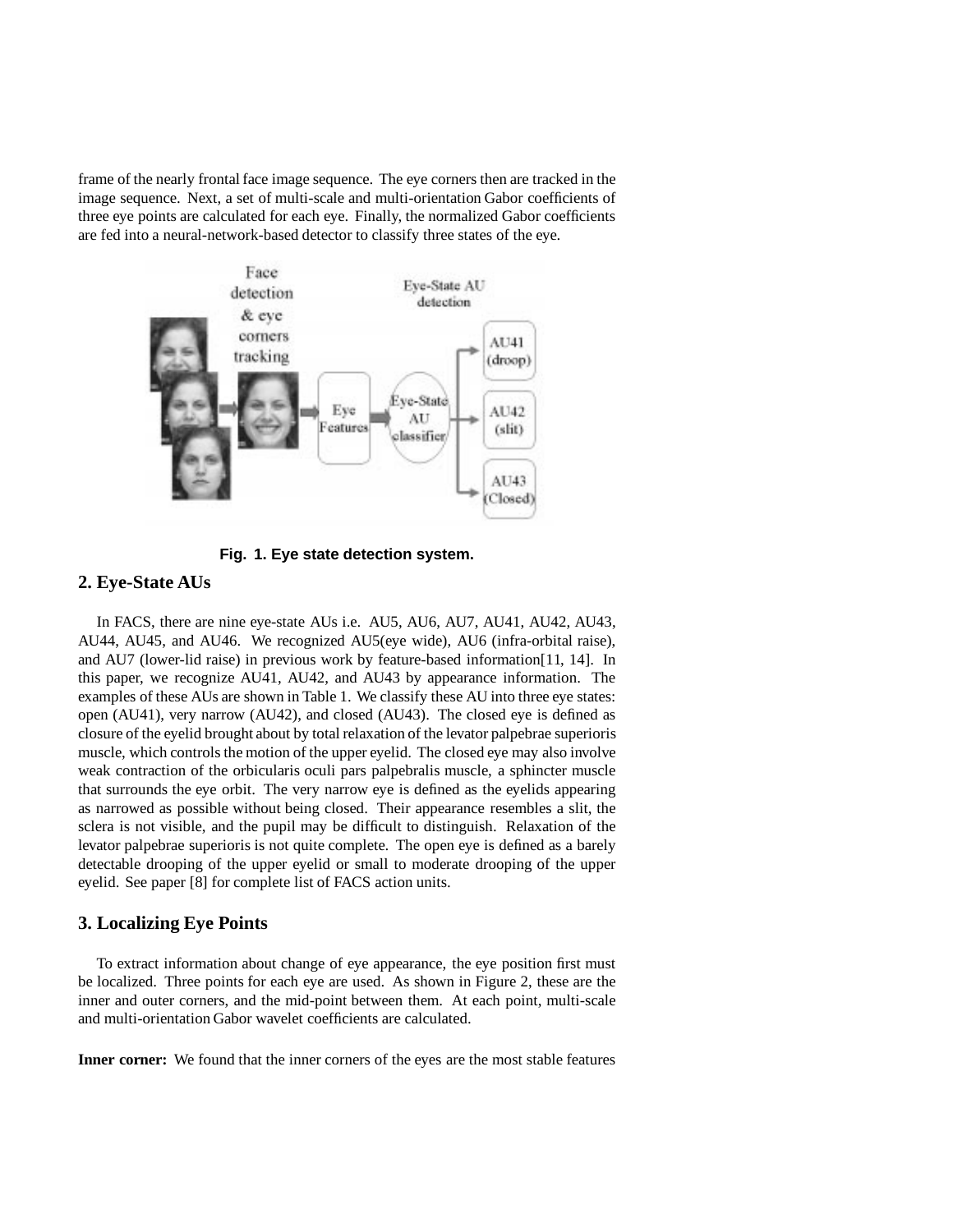| Open        | Very narrow | Closed     |  |
|-------------|-------------|------------|--|
| AU41        | AU42        | AU43/45/46 |  |
|             |             |            |  |
| Upper-lid   | Eyes are    | Eyes are   |  |
| is slightly | barely.     | completely |  |
| lowered.    | opened.     | closed.    |  |

### **Table 1. Eye states and corresponding FACS action units**



#### **Fig. 2. Three points for each eye are used to detect eye states.**

in a face and are relatively insensitive to deformation by facial expression. We assume the initial location of the inner corner of the eye is given in the first frame. The inner corners of the eyes then are automatically tracked in the subsequent image sequence using a modified version of the Lucas-Kanade tracking algorithm [12], which estimates feature-point movement efficiently with sub-pixel accuracy.

We assume that intensity values of any given region (feature window size) do not change but merely shift from one position to another. Consider an intensity feature template  $I_t(x)$  over a  $n \times n$  region R in the reference image at time t. We wish to find the translation d of this region in the following frame  $I_{t+1}(x + d)$  at time  $t + 1$ , by minimizing a cost function  $E$  defined as:

$$
E = \sum_{x \in R} [I_{t+1}(x+d) - I_t(x)]^2.
$$
 (1)

The minimization for finding the translation  $d$  can be calculated in iterations (See paper[15] for details).

**Outer corner and mid-point:**Because the outer corners of the eyes are difficult to detect and less stable than the inner corners, we assume they are collinear with the inner corners. The width of the eye is obtained from the first frame. If there is not large head motion, the width of the eye will not change much. The approximate positions of the outer corners of eyes are calculated by the position of the inner corners and the eye widths.

After obtaining the inner and outer corners of the eyes in each frame, the middle points are easy to calculate from the position of the inner- and outer corners of the eyes.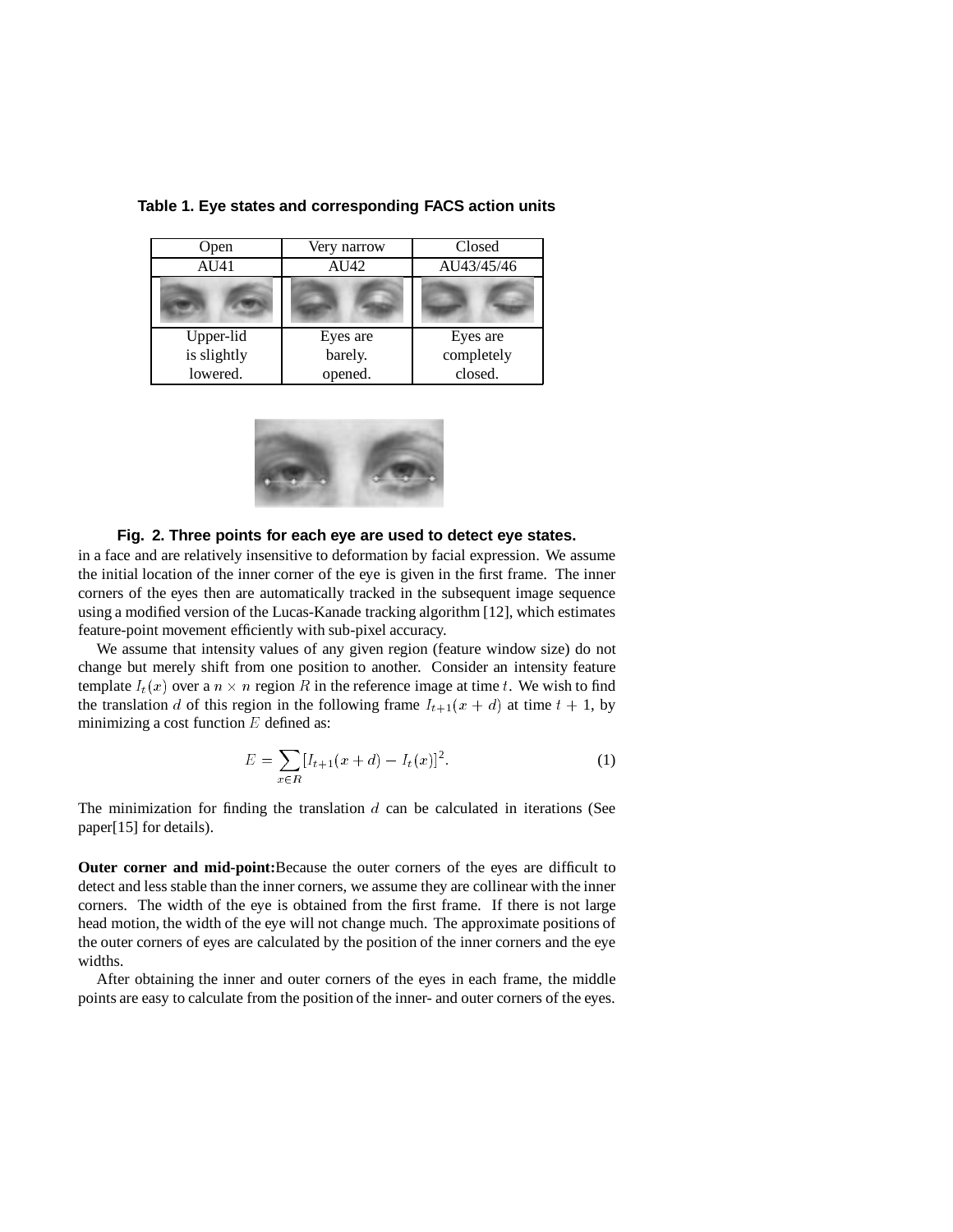## **4. Eye Appearance Information**

We use Gabor wavelet to extract the information about change of eye appearance as a set of multi-scale and multi-orientation coefficients. The response image can be written as a correlation of the input image  $I(x)$ , with

$$
a_{\mathbf{k}}(\mathbf{x_0}) = \int I(x) p_{\mathbf{k}}(\mathbf{x} - \mathbf{x_0}) dx,
$$
 (2)

where the Gabor filter  $p_k(\mathbf{x})$  can be formulated [3]:

$$
p_{\mathbf{k}}(\mathbf{x}) = \frac{k^2}{\sigma^2} exp(-\frac{k^2}{2\sigma^2} x^2) \left( exp(i\mathbf{k}\mathbf{x}) - exp(-\frac{\sigma^2}{2}) \right)
$$
 (3)

where **k** is the characteristic wave vector.



(a) AU41 (open)



(b) AU42 (very narrow)



(c) AU43 (closed)

# **Fig. 3. Gabor images for different states of the eyes when the spatial frequency=** <sup>4</sup> **in horizontal orientation.**

In our system, we use  $\sigma = \pi$  and three spatial frequencies with wavenumbers  $k_i = (\frac{\pi}{2}, \frac{\pi}{4}, \frac{\pi}{8})$  and six orientations from 0 to  $\pi$  differing in  $\pi/6$ . Only the magnitudes are used because they vary slowly with the position while the phases are very sensitive. Therefore, for each point of the eye, we have 18 Gabor wavelet coefficients. Figure 3 shows the examples of different eye state and the corresponding Gabor filter responses for the second spatial frequency  $(k_i = (\frac{\pi}{4}))$  and horizontal orientation. The Gabor coefficients appear highly sensitive to eye states even when the images of eyes are very dark.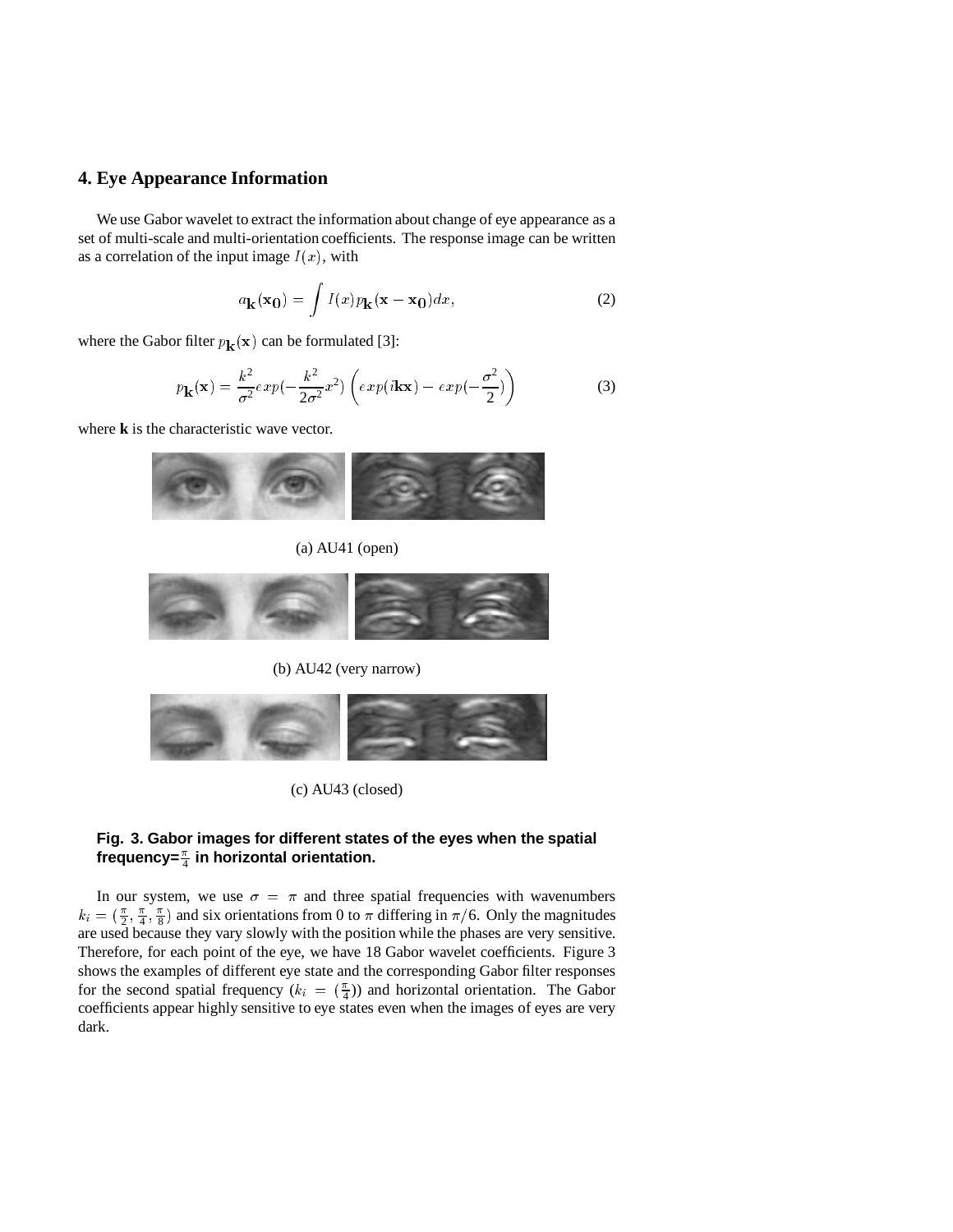## **5. Eye State Detection**

#### 5.1. Image Databases

We have been developing a large-scale database for promoting quantitative study of facial expression analysis [8]. The database currently contains a recording of the facial behavior of 210 adults who are 18 to 50 years old; 69% female and 31% male; and 81% Euro-American, 13% Africa-American, and 6% other groups. Subjects sat directly in front of the camera and performed a series of facial expressions that included single AUs and AU combinations. To date, 1,917 image sequences of 182 subjects have been FACS coded for either the entire sequence or target action units. Approximately fifteen percent of the 1,917 sequences were coded by a second certified FACS coder to validate the accuracy of the coding.

In this investigation, we focus on AU41, AU42, and AU43. We selected 33 sequences from 21 subjects for training and 17 sequences from 12 subjects for testing. The data distribution of training and test data sets for eye states is shown in Table 2.

**Table 2. Data distribution of training and test data sets.**

| Data Set | Eye states included |               |        |       |
|----------|---------------------|---------------|--------|-------|
|          | Open                | <b>Narrow</b> | Closed | Total |
| Train    |                     |               |        | 241   |
| Test     | 56                  |               | 16     | 112   |

To assess how reliably trained observers could make these distinctions, two research assistants with expertise in FACS independently coded image sequences totaling 139 frames. Inter-observer agreement between them averaged 89%. More specifically, inter-observer agreement was 94% for AU41, 84% for AU42, and 77% for AU43. For FACS coders, the distinction between very narrow (AU 42) and closed (AU 43) was more difficult.

#### 5.2. Neural network-based eye state detector

As shown in Figure 4, we use a three-layer neural network with one hidden layer to detect eye states. The inputs to the network are the Gabor coefficients of the eye feature points. The outputs are the three states of the eyes.

In our system, the inputs of the neural network are normalized to have approximately zero mean and equal variance.

### 5.3. Experimental Evaluations

We conducted three experiments to evaluate the performance of our system. The first is detection of three states of the eye by using three feature points of the eye. The second is the investigation of the importance of each feature points to eye state detection. Finally, we study the significance of image scales.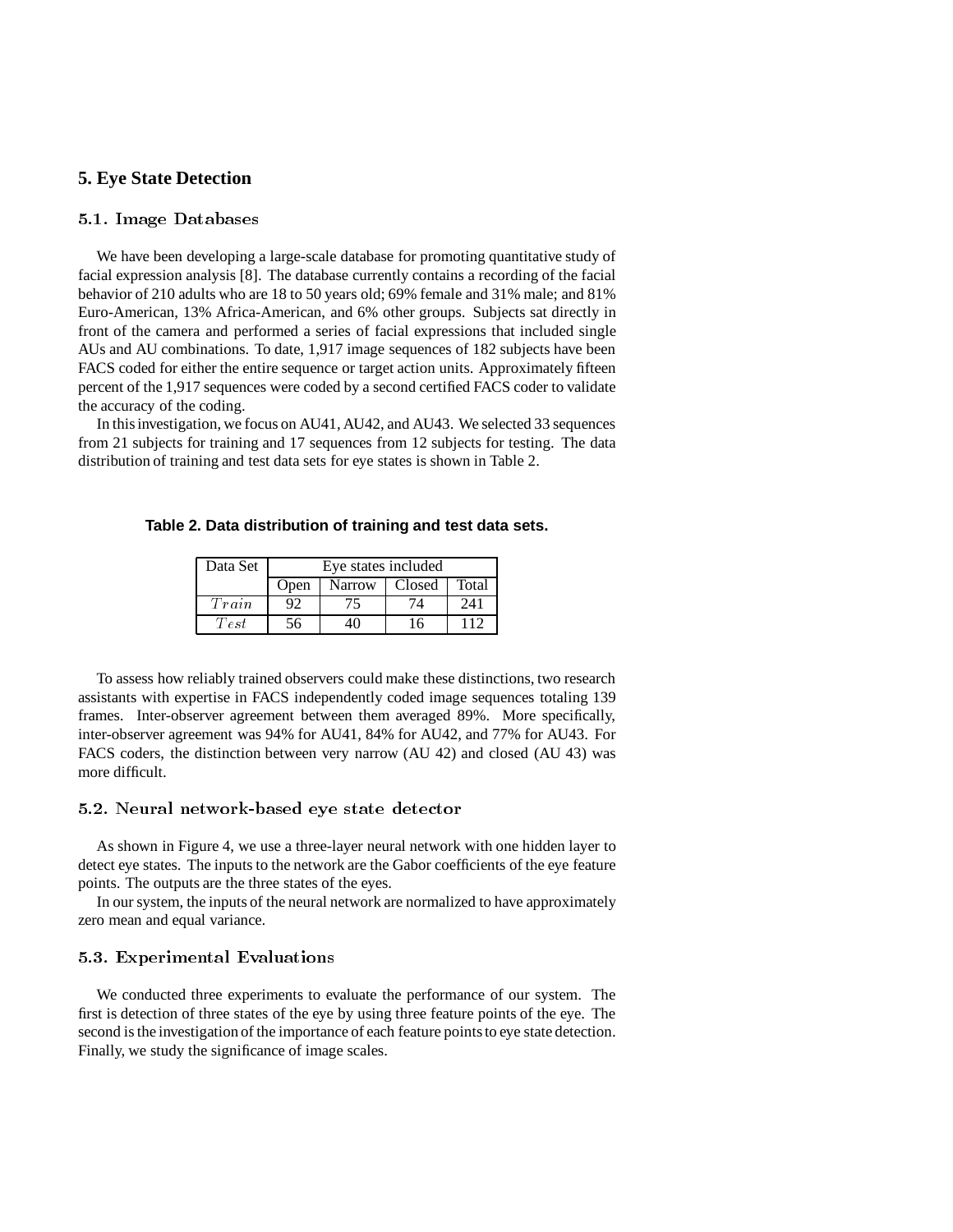

### **Fig. 4. Neural network-based detector for three states of the eye. The inputs are the Gabor coefficients of the eye feature points, and the output is one label out of the three states of the eyes.**

**Results of eye state detection:** Table 3 shows the detection results for three eye states when we use three feature points of the eye and three different spatial frequencies of Gabor wavelet. The average recognition rate is 83%. More specifically, 93% for AU41, 70% for AU42, and 81% for AU43. These are comparable to the reliability of different human coders.

Compared to expression analysis, three eye states are unnecessary for driver awareness systems. Very narrow eye and closed eye can be combined into one class in driver awareness systems. In that case, the accuracy of detection increases to 93%.

| Table 3. Detection results by using three feature points of the eye. |  |
|----------------------------------------------------------------------|--|
| The numbers in bold means can be combined into one class in driver   |  |
| awareness systems.                                                   |  |

|                                       | Recognized eye states |               |        |
|---------------------------------------|-----------------------|---------------|--------|
|                                       | Open                  | <b>Narrow</b> | Closed |
| Open                                  | 52                    |               |        |
| <b>Narrow</b>                         |                       | 28            |        |
| Closed                                |                       |               | 13     |
| Recognition rate of three states: 83% |                       |               |        |
| Recognition rate of two states: 93%   |                       |               |        |

**Importance of eye feature points:** We also carried out experiments on detection of the three eye states by using one point (the inner corner) of the eye and two points (the inner corner and the middle point) of the eye. The recognition rates for using different points of the eye are list in Table 4. The recognition rate of 81.3% for two points is close to that (83%) for three points. When only the inner corner of the eye is used, the recognition rate decreases to 66%. When only the outer corner of the eye is used, the recognition rate decreases to 38%. The inner corner and middle point carry more useful information than the outer corner for eye state detection.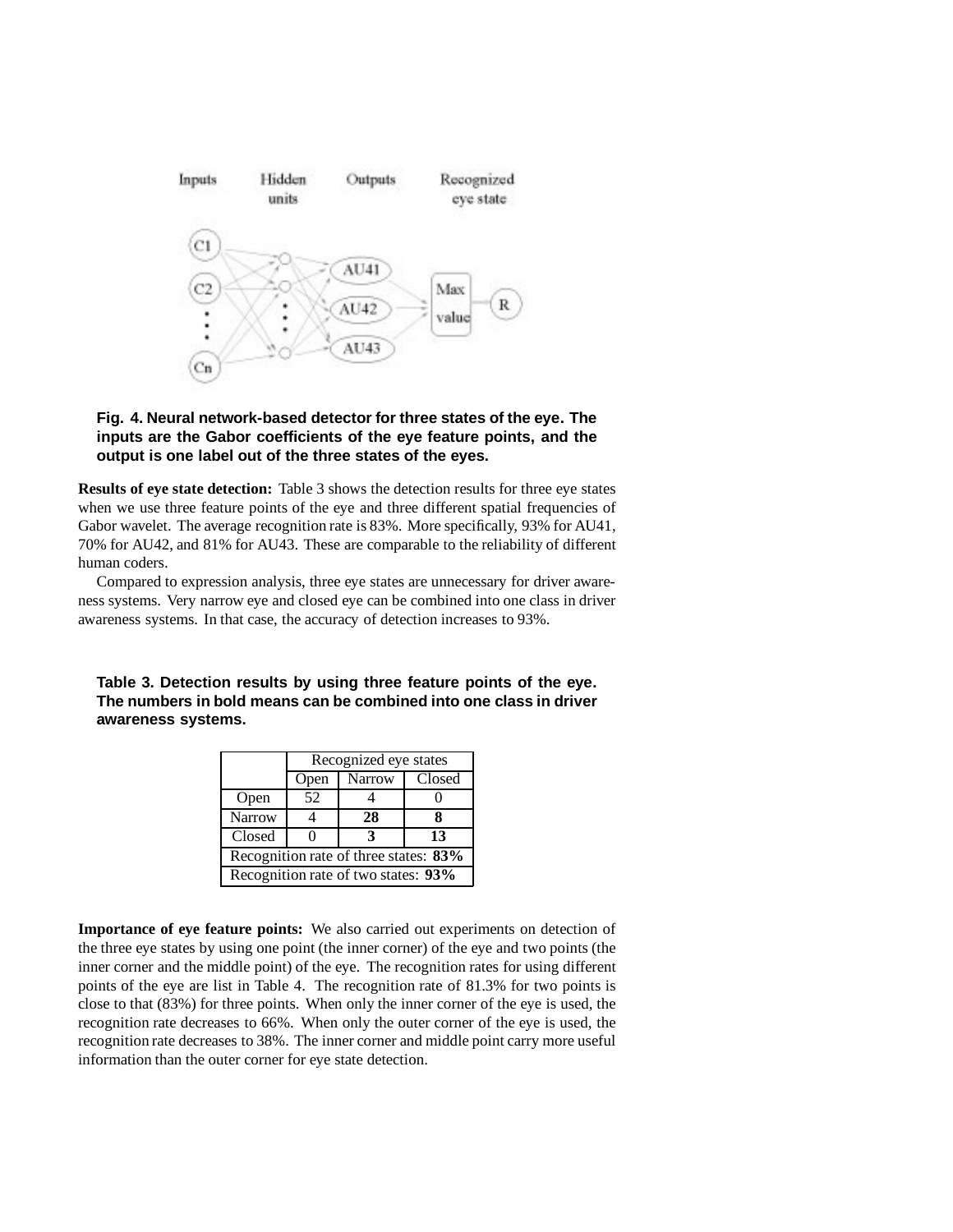**Table 4. Detection results for three eye states by using different feature points of the eye. We found that the inner corner and middle point carry more useful information than the outer corner for eye state detection.**

| Used eye feature points |         |           |            |               |
|-------------------------|---------|-----------|------------|---------------|
|                         | 1 point | 2 points  |            | 3 points      |
| Inner                   | Outer   | Outer $&$ | Inner $\&$ | Inner, outer, |
| corner                  | corner  | middle    | middle     | & middle      |
| 66%                     | 38%     | 61.2%     | 81.3%      | 83%           |

**Significance of different image scales:** To investigate the effects of the different spatial frequencies, we evaluated the experiments by using two of the spatial frequencies (i.e., wavenumber  $k_i = (\frac{\pi}{2}, \frac{\pi}{4}, \frac{\pi}{8})$ ). Table 5 shows the resulting comparisons. An 80% recognition rate is achieved when we use  $k_i = (\frac{\pi}{4}, \frac{\pi}{8})$ . It is higher than the recognition rate 74% when we use the higher spatial frequencies (i.e.,  $k_i = (\frac{\pi}{2}, \frac{\pi}{4})$ ).

## **Table 5. Detection results for three eye states by using different spatial frequencies.**

| Spatial frequencies |  |  |  |
|---------------------|--|--|--|
|                     |  |  |  |
|                     |  |  |  |

# **6. Conclusion**

In this paper, we developed an appearance-based system to detect eye-state AUs: AU41, AU42, and AU43. After localizing three feature points for each eye, a set of multi-scale and multi-orientationGabor coefficients is extracted. The Gabor coefficients are fed to a neural-network-based detector to learn the correlations between the Gabor coefficient patterns and specific eye states. A recognition rate of 83% was obtained for 112 images from 17 image sequences of 12 subjects. This is comparable to the agreement between different human coders. We have found that the inner corner of the eye contains more useful information than the outer corner of the eye and the lower spatial frequencies contribute more than the higher spatial frequencies.

### **Acknowledgements**

The authors would like to thank Bethany Peters for processing the images, Lala Ambadar and Karen Schmidt for coding the eye states and calculating the reliability between different coders. This work is supported by NIMH grant R01 MH51435.